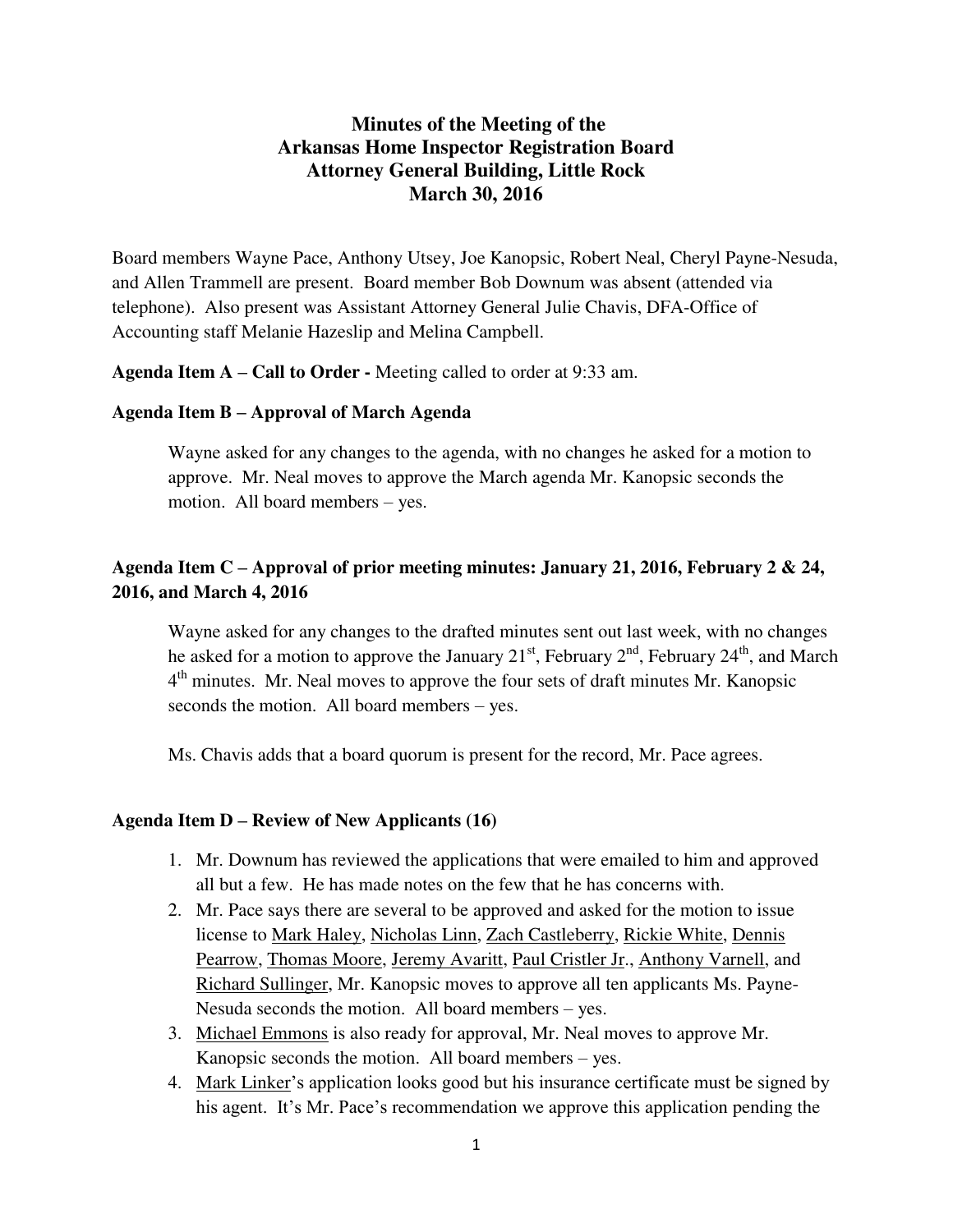receipt of the insurance form. Mr. Pace moves to approve Mark Linker's application Mr. Kanopsic seconds the motion. Once the office has received the insurance the applicant can be issued a home inspector license. All board members – yes. \*Mrs. Hazeslip will contact the applicant and get the correct insurance form.

5. Monty Havens is ICC (*International Code Council*) certified and has applied for a license to be given with this certification. Mr. Neal request clarification regarding the ICC certification categories. Currently you can be certified in some areas to hold an ICC certificate but do not have to be certified in all required fields that are needed for home inspection. Mr. Utsey states that to hold a home inspector license you must be ICC certified and be employed by a municipality but there is no added specification about what areas the ICC certificate cover. Mr. Neal wants clarification as to whether or not it should be all areas or will two be acceptable. Mrs. Chavis reads the law

regarding the ICC certified applicants.

## **17-52-315. Application for registration.**

**(c)** The following persons shall be exempt from any educational requirements for initial registration, but not from the requirements concerning the competency examination: **(1)** City inspectors certified by the International Code Council; and **(2)** Contractors who hold a builder's license and have ten (10) years' experience as a contractor.

**HISTORY: Acts 2003, No. 1328, § 1.** 

Mr. Pace confirms that Monty Havens is employed by Greenbrier municipality and has ICC certificate in plumbing, electric and HVAC but not in the additional areas needing for home inspection (exterior, roofing, etc.). The law is unclear. Mr. Neal is comfortable approving the application at this time in accordance with the law but adds we need a better understanding of the law. Mrs. Chavis adds that in order to get more clarity on this specific law that board will need to clean up the Bill to clarify the law. Mr. Neal makes a motion to approve the applicant Ms. Payne-Nesuda seconds the motion. All board members – yes.

- 6. Jay Duncan also has an ICC certificate but he is not employed by a municipality. He has applied for a position and is waiting to hear back. Mr. Pace says they cannot approve his application at this time without the employment and Mrs. Chavis agrees he is correct. Mr. Neal moves to disapprove the application at this time and Mr. Kanopsic seconds. All board members – yes.
- 7. Harce Titsworth's insurance form does not show Arkansas Home Inspectors Board as the insurance holder. The insurance form will need to be submitted correctly before this applicant can be approved. Mr. Kanopsic moves to approve the applicant pending the corrected insurance form Mr. Neal seconds. All board members – yes. \*Mrs. Hazeslip will contact the applicant and get the correct insurance form.
- 8. Matthew Brentlinger has submitted an application that Mr. Downum had made a note on from his review. Mr. Downum did not find the correct insurance information however the applicant has now submitted the correct insurance information. Mr. Neal points out that Matthew Brentlinger is from Oklahoma and we will need a current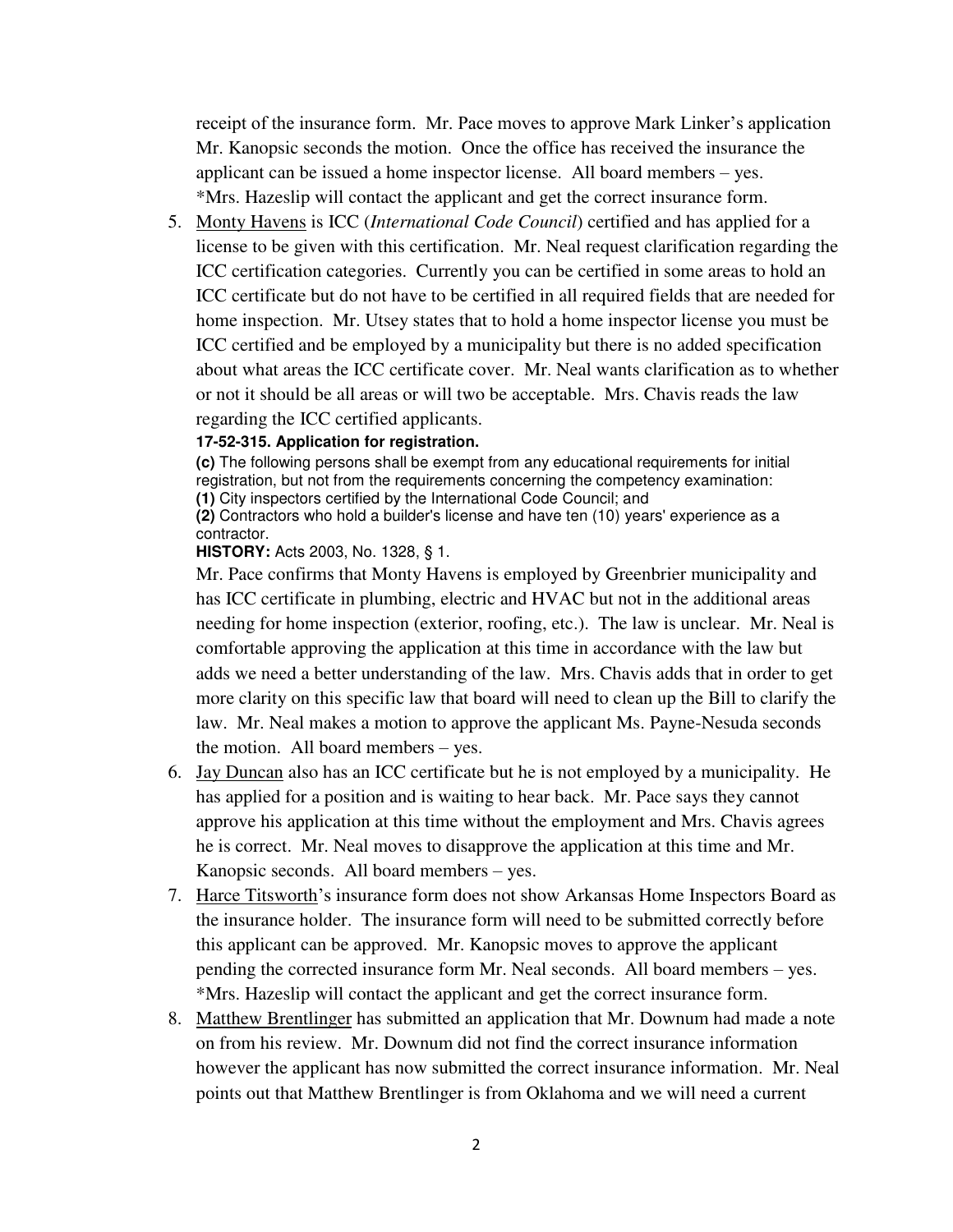background check from Oklahoma in order to complete this applicant's review. Mr. Neal also asked if the form for applicants has been changed to include the requirement for a background check if any applicant has moved here from another state. Mr. Neal moves to approve the applicant if the Oklahoma background check is clear Ms. Payne-Nesuda seconds. All board members – yes. \*Mrs. Hazeslip will get a background check from Oklahoma.

Mrs. Hazeslip will update the form online to include that all new applicants must have a background check from their previous state of residence if they lived or worked outside of Arkansas within a reasonable time allowance. Mr. Kanopsic asked that NCIC background reviews also be done on new applicants. Mrs. Chavis clarifies that in order to do NCIC background reviews it must be written in the law. Mr. Kanopsic recommends we add this to the law changes that will be requested when we also discuss clarification to the ICC requirements. Mr. Pace states that they have wanted to do NCIC background reviews in the past but could not due to the current law as it reads. Mr. Utsey recalls that it was also due to the additional cost to the agency for the NCIC background checks. Mrs. Chavis says that you can make the applicant pay for the NCIC background check if the law is changed it will just be part of the applicants cost. Mrs. Chavis adds that she cannot help with changes to the law for the board and if they wish to pursue this they will need to work with the Bureau of Legislative Research (BLR) to get any changes in the written law. She recommends this summer someone from the board talk with BLR about their request. Mr. Trammell informs the board that Real Estate Commission completes a NCIC background check and the applicant pays for that fee. Mrs. Chavis says you can change the application at this time to say what states have you lived in and provide background checks from them. Mr. Pace adds that the board will have to get a change to legislation before they can do any federal background check. Mrs. Hazeslip agrees we will add the request for applicants to provide state background checks if that is what the board wants. Mr. Neal moves to add to the application that all applicants must provide a background check from any state they have resided in 15 years prior to date of submission Mr. Kanopsic seconds. All board members – yes.

#### **Agenda Item E – Update on two applicants denied in previous board meeting**

- 1. Mr. Pace moves to discuss the two applicants denied in previous board meeting per Ms. Chavis request.
- 2. Gregg Adams was denied for an insurance form and has a misdemeanor on his background check. Mrs. Chavis reports to the board that the law reads denial of an applicant must be based on moral turpitude or felony charges only and Gregg Adams record is not under good reason for denial. We now have the correct insurance forms therefore she recommends that we approve this applicant. Mr. Neal moves to approve and Mr. Kanopsic seconds. All board members – Yes.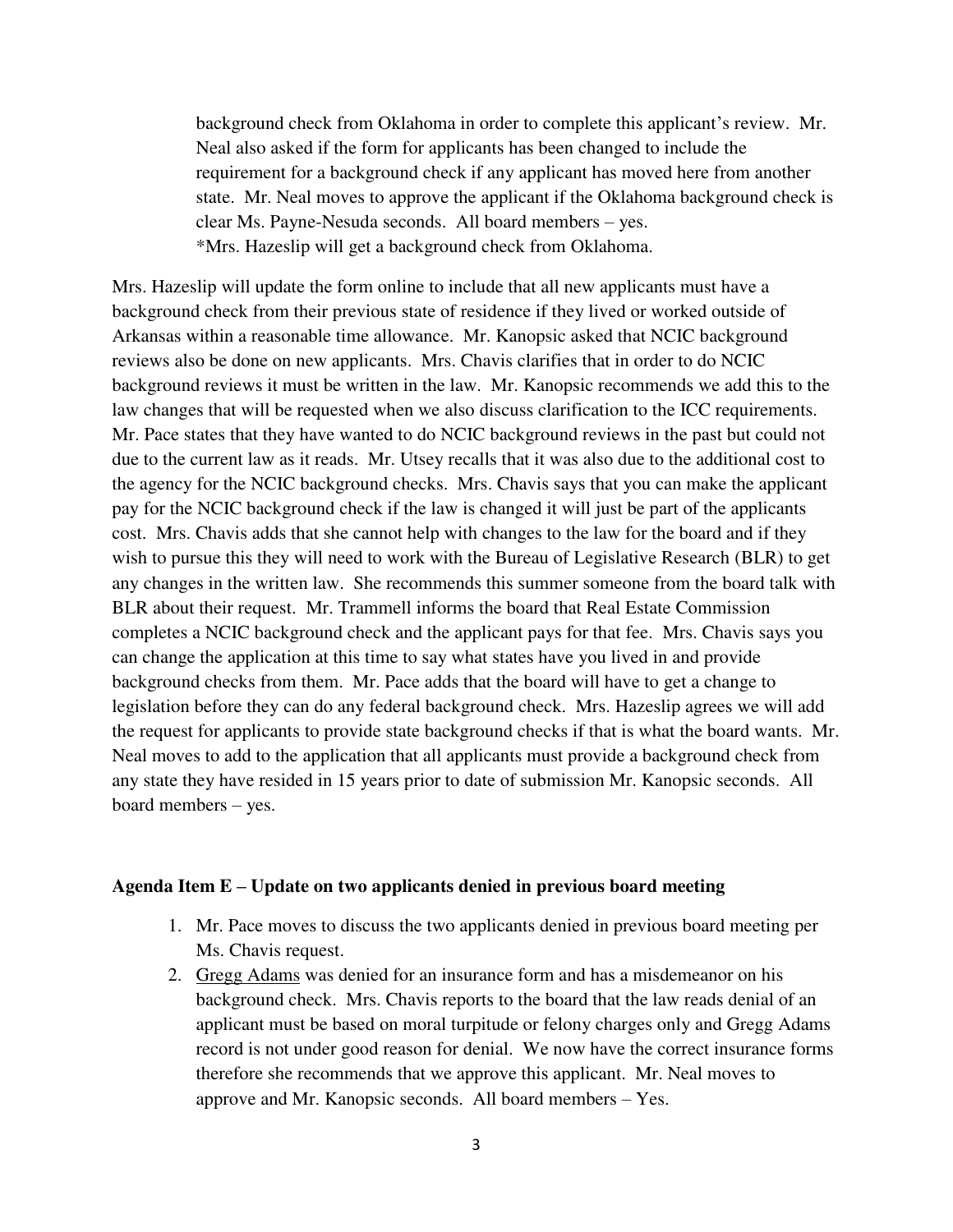\*Mr. Neal says that the application was submitted in December for approval and paid \$375.00 application fee since the fee for a Jan-Jun application is only \$250.00 he would like the board to vote to refund Mr. Adams \$125.00. Mr. Kanopsic moves to have \$125.00 refunded to the applicant Ms. Payne-Nesuda seconds. All board members – Yes.

3. Troy Webb was denied but Mrs. Chavis doesn't have notes on this so she notes it can only be because of the background check. Mr. Neal states that his notes show the applicant lied on his application when asked if he had anything on his record and also he stated he was a construction manager but there was no proof that he was. Mrs. Chavis states that she will request the court documents on the misdemeanor to validate the charges and she will send a letter to the applicant requesting additional information regarding employment. Mr. Kanopsic moves to have Mrs. Chavis precede with her recommendation and Ms. Payne-Nesuda seconds the motion. All board members – yes.

### **Agenda Item F - Financial Report (Melanie Hazeslip)**

- 1. Melanie Hazeslip, DFA Office of Accounting, Accounting Manager, reports the board has two sets of financials in front of them. One is from January and the other February. She points out that the balance between the two reports only shows a change of a little less than \$3,000. She reports that the phone bill on January's financial statement is large (\$668.23) because this includes the cost of moving a phone line from one building to another when the board found its current office. Mrs. Hazeslip adds to the board that at the end of February they had \$3,534.01 in remaining appropriation. January had an appropriation burn rate of \$1,380.83 and February's burn rate was \$1,023.37. She feels that January's burn rate was more likely the board's spending rate because February had no bills paid but this will change and March's burn rate will be greater because the February and March bills will be paid. Mr. Neal moves to approve the bills paid and Mr. Kanopsic seconds. All board members – Yes.
- 2. Mrs. Hazeslip reports that the February warrant expense report is mostly salary based expenses and the board does not need to approve them. In reviewing the January warrant expense report there are \$5,927.14 which is way more than it should be. Mr. Pace reiterates this is mostly due to telephone cost.
- 3. Ms. Payne-Nesuda asked about the travel reimbursement process and who qualifies. Mrs. Hazeslip replies that any board member can complete a TR-1 to claim travel reimbursement and the rate is \$0.42 a mile. She points out that comes out of the \$3,534.01 remaining appropriation which is why some board members have opted not to complete a TR-1 in recent meetings. Mr. Neal asked about the change to appropriation that was approved in a previous meeting and Mr. Downum asked if that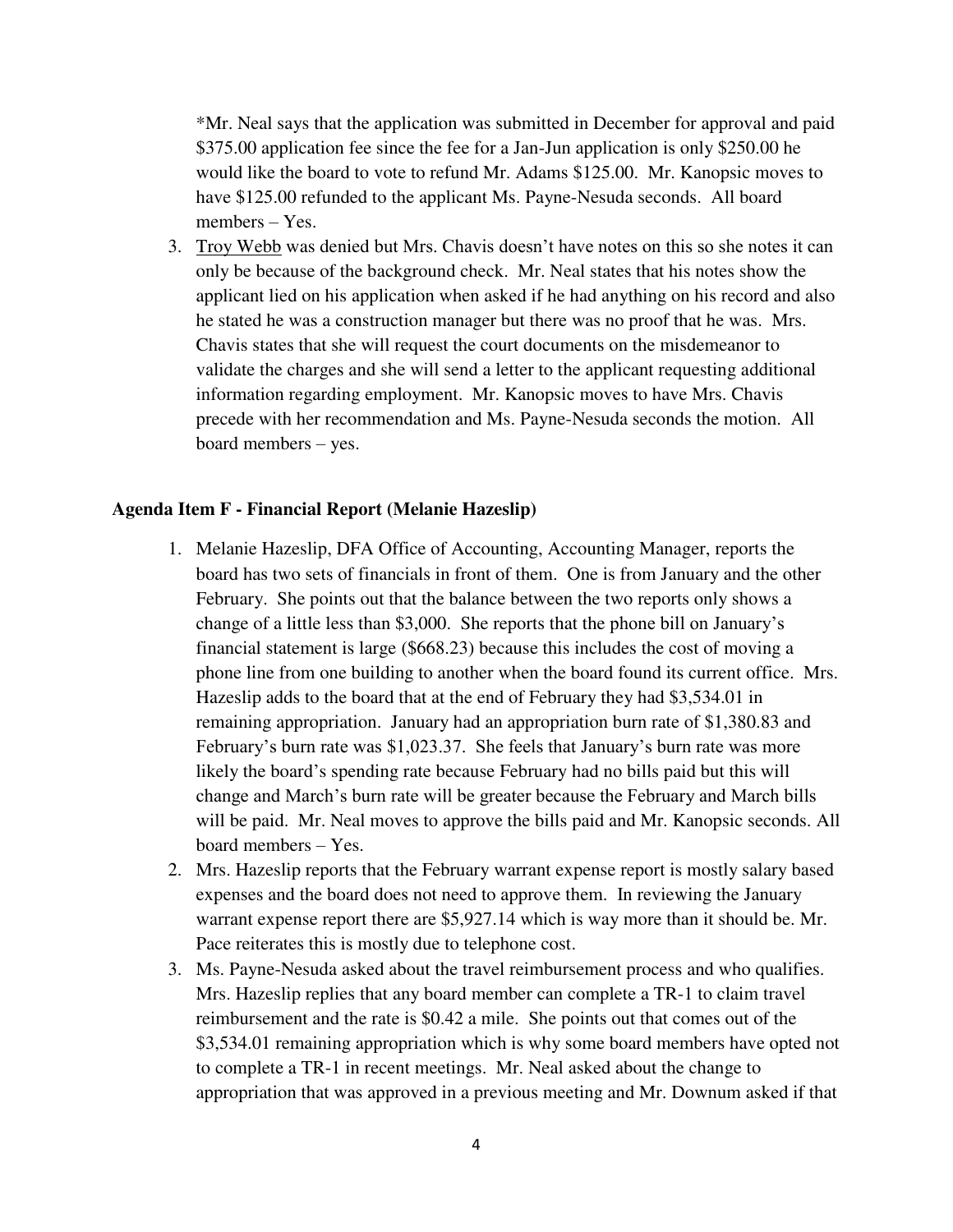is effective July  $1<sup>st</sup>$ . Mrs. Hazeslip tells the board the change in appropriation will be effective July 1, 2016 and in the meantime we can have board meetings via teleconference. Mrs. Chavis says the board will need to meet in May for the elections that need to be done since the board has new members and must vote on officers.

## **Agenda Item G – State of Complaints**

Julie Chavis, Attorney General Deputy, reports there are updates to the complaints.

- 1. OLD
	- a. Bevill, Joyner, Barre, and McCormick (Klewicki complainant) were all mailed out in the past month by Mrs. Hazeslip.
	- b. Stouffer and McCormick (Vicentic complainant) are still being worked on by Ms. Chavis. She should have them ready for the next meeting.
	- c. Hall has already had a hearing with the board and Ms. Chavis reports she must now have a motion for injunctive relief from the board then she will be able to file a law suit.
- 2. NEW
	- a. Primm/Walker is a new complaint that Mr. Neal speaks on. He reports that he has reviewed the paperwork submitted and he and Ms. Chavis will discuss his findings before they will bring it to the board.

### **Agenda Item H – Continuing Education/Pre-Registration Courses**

Anthony Utsey says he has 5 PR (pre-registration) courses for approval and further discussion these are all 80 hour plus courses.

PHII – Professional Home Inspection Institute

NPI – National Property Inspections, Inc.

NAHI – National Association of Home Inspectors, Inc.

AHIT – American Home Inspector Training Institute

InterNACHI – International Association of Certified Home Inspectors

- 1. PHII, NPI, NAHI are all ready to approve and look complete, Mr Utsey moves to approve the renewal of these courses Mr. Neal seconds. All board members – yes.
- 2. AHIT and InterNACHI Mr. Utsey cannot recommend for approval at this time because they are both too vague and do not have enough detail in the outline. Mr. Neal asked about previous approval of these courses and Mr. Utsey reports that they have been approved in the past but the items sent this year do not have sufficient materials to support his recommendation of approval. Mr. Neal states that the form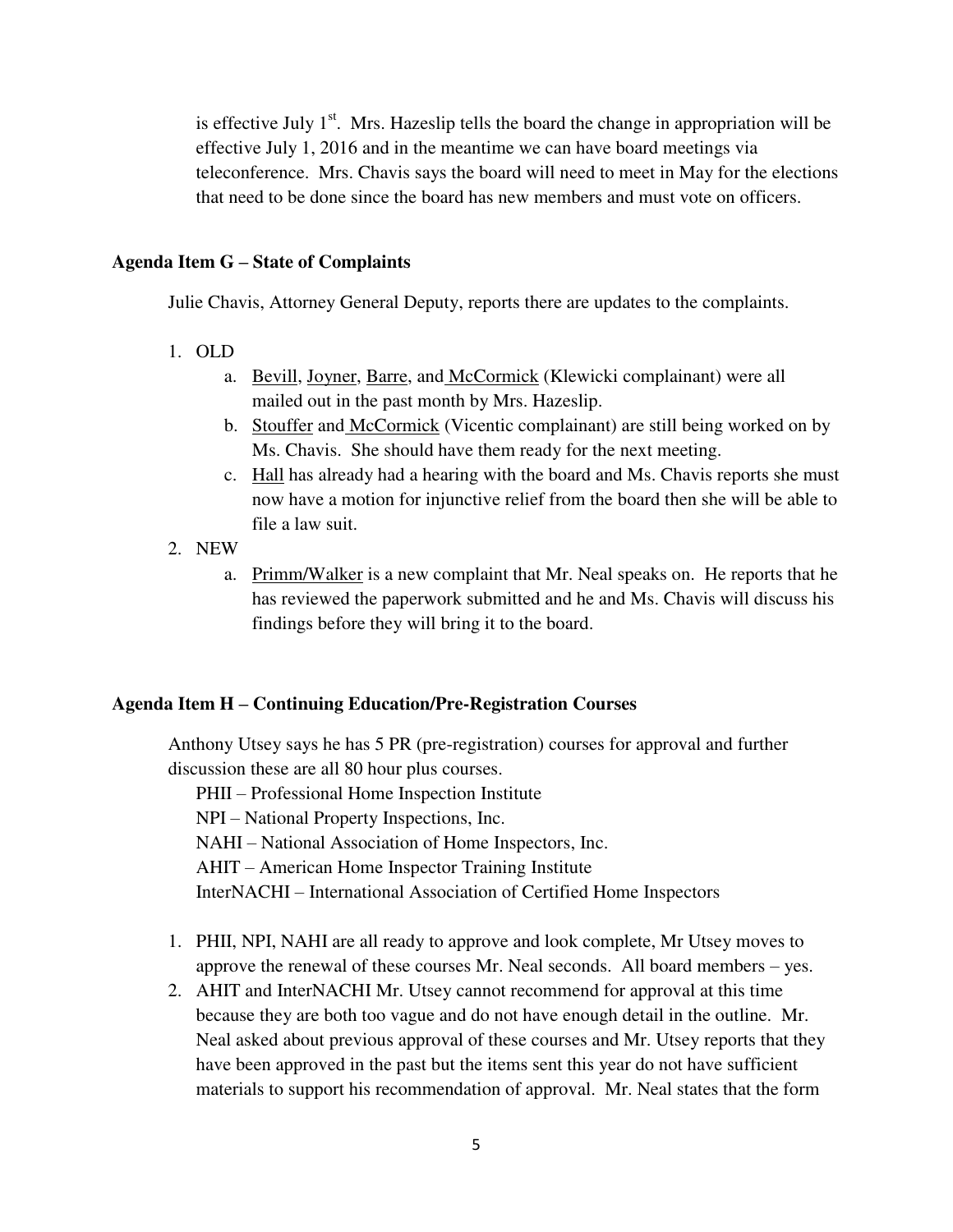for the PR renewal process does not require what the law reads. Mr. Neal moves to have the application form for courses updated to match the law Mr. Kanopsic seconds the motion. All board members – Yes.

\*Mrs. Hazeslip will update the form and send it to Mr. Neal for his approval and once that is received she will have it replace the current form on the website.

- 3. Mrs. Hazeslip has contacted AHIT regarding the need for a more detailed outline and they have sent her an email with the requested paperwork. Mr. Utsey reviews the new outline and moves to approve the PR course Mr. Neal seconds. All board members – yes.
- 4. Mr. Utsey has continuing education (CE) course request from Professional Home Inspection Institute that are ready for approval he moves to approve the 4 hours for CE Mr. Kanopsic seconds. All board members – Yes. CE name will be CE-2016-07.  $CE - 2016 - 07$  A Structure (2 hours)  $CE - 2016 - 07$  B Intrusion (1 hour)  $CE - 2016 - 07$  C Roofing (1 hour)

#### **Agenda Item I – New Business**

Mr. Pace goes on to the next item on the agenda and first item of new business which is the hiring freeze and the possibility of an agency merge with Real Estate Commission.

- 1. Mr. Pace reports that he completed the hiring freeze paperwork and received approval on March 17<sup>th</sup> to advertise and hire a new Executive Director for office work. Mr. Kanopsic asked about the job description for the position he recommends we come up with that now before we hire a new employee and wants to know if we could also ask that they do investigations. Mr. Pace replies that they have the capabilities with the budget change to subcontract out the investigator duties. He says they need to be two separate people because the administration needs to prepare the paperwork and then an investigator actually go out to the complainants. Mr. Pace also feels that an investigator needs to be a home inspector. Mr. Neal says that an investigator needs to be under the boards control even if there is a merge. In the next board meeting there should be more discussion about job duties for the new AHIB employee and a change to the job title with change in appropriation bill or the possibility of a cross grade. Mr. Neal moves to have a subcommittee of one (Joe Kanopsic) to come up with the job description for proposal at the next board meeting Mr. Kanopsic seconds. All board members – Yes.
- 2. Mr. Trammell states that he spoke with his boss at the Real Estate Commission and they are receptive to a merge but no one has approached them regarding this matter from the AHIB board. Mr. Neal says that he is concerned a merge is a conflict of interest and would like more discussion on the matter. Ms. Chavis states that the board's role is to protect consumers and that many other states have these boards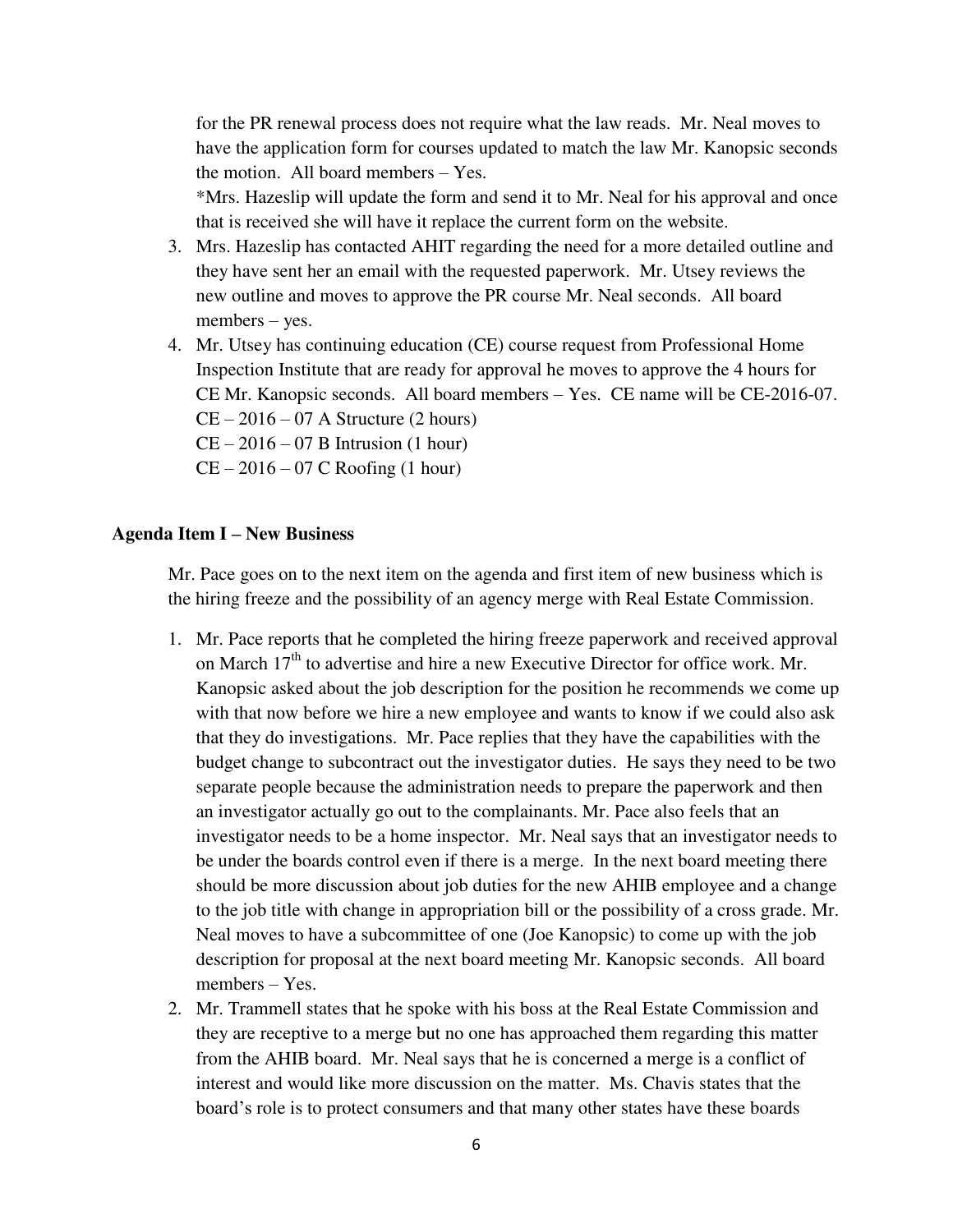under the same umbrella but that they will still have autonomy. Mr. Trammell reminds the board that the state could decide to do this at any time without the board's discussion. Mr. Pace says the Governor's office has spoken to him about a possible merge in the future. Ms. Chavis tells the board that it's better for them to be proactive versus being forced and having no choice. She adds you can decide this is a good idea because you can then talk to the Real Estate Commission about what you'd like to see the combination look like. She says the Real Estate Commission has an investigation staff that AHIB could utilize if that proposal was made and agreed upon and they hold hearings every month. Mr. Pace feels if they have the appropriation in their budget he'd prefer the board hire their own investigators. Ms. Chavis adds that if there is a merge they would have access to a conference room and potentially not have to pay rent.

3. Mr. Pace brings up the cell phone that was used by Mr. Wherry. He says that the board has asked AT&T for a credit back since they no longer need that service. He recommends the board take a vote on removing the phone from agency use and saving the \$80 a month that it cost. He adds that the phone in the office is set up for voice mail and an employee can check the voice mail daily even from their home. Mr. Neal agrees as long as there is no termination fee the cell phone should be disconnected. Mr. Utsey says we should terminate the phone service. Mr. Kanopsic moves to terminate the phone if there is no fee and Mr. Trammell seconds. All board members – Yes.

\*Mrs. Hazeslip will contact AT&T and find out the process and fees and terminate.

4. Mr. Neal would like to discuss rural development form loans. He says that the form that must be completed for these loans does not go along with the home inspectors rules and procedures and he will not complete a rural development form for a loan when asked to by a client. He says the loan form requires home inspectors to review the septic and additional things that home inspectors have no qualifications to do. He also has concerns that as home inspectors they are not allowed to remove HVAC covers and therefore cannot do a good inspection with the current rule. Ms. Chavis says she will check into this and she needs to do some more research.

### **Agenda Item J – Old Business**

1. The website is still being operated by DFA and Mrs. Hazeslip is updating the home inspector list as changes occur. Mr. Neal reports he has reviewed the website and since Mrs. Hazeslip has been operating there have been no problems with insurance expiration dates. Mrs. Hazeslip reports that she will get a new updated list of PR courses on the website when she returns to the office. She says she would like to add a button for the AHIB minutes and courses on the webpage. Mrs. Hazeslip asked Mr. Neal about the URL domain fee and when this is due and how up to date are those